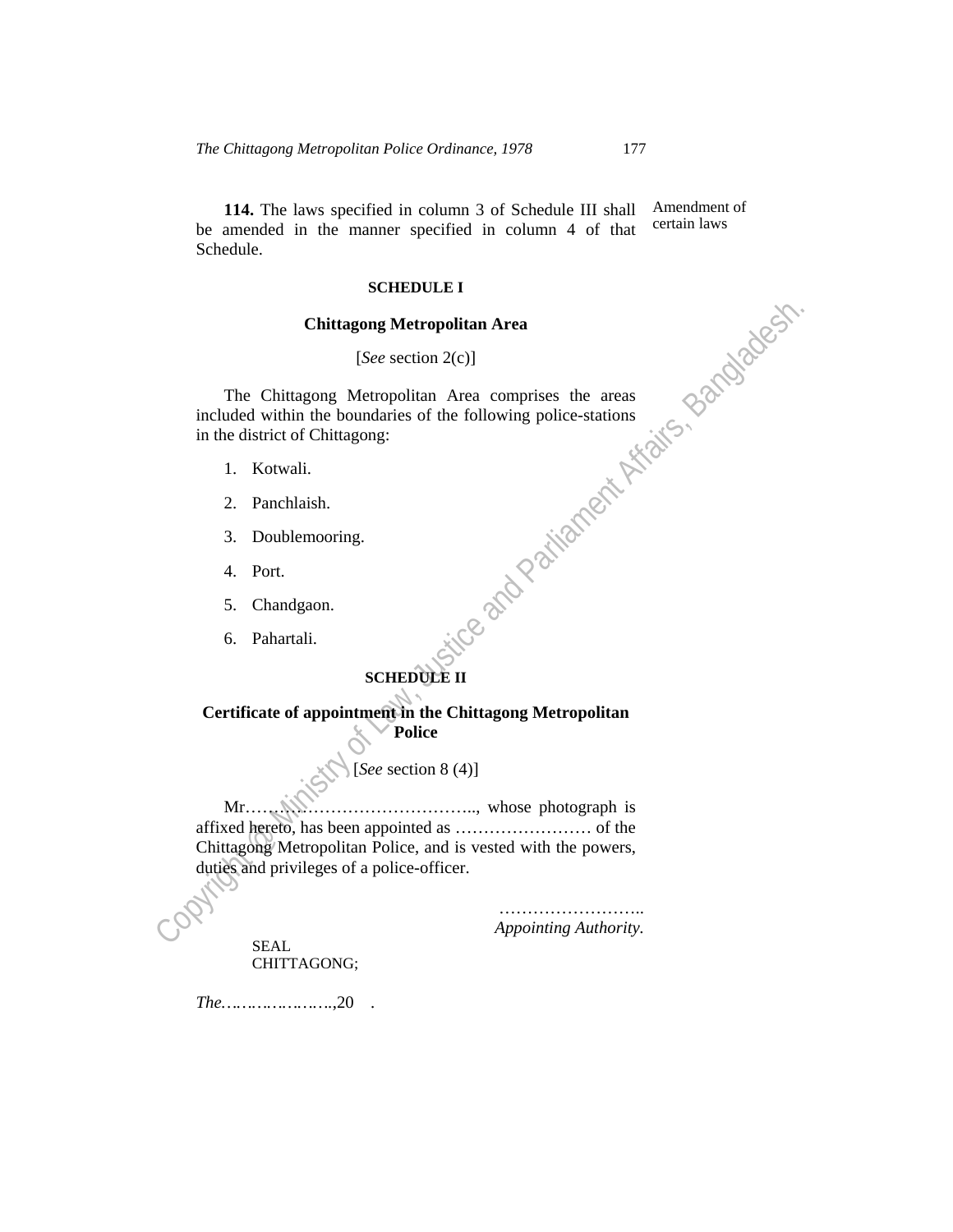| 1          | $\overline{c}$              | (because $117$<br>3                        | 4                                                                                                                                                                                                    |
|------------|-----------------------------|--------------------------------------------|------------------------------------------------------------------------------------------------------------------------------------------------------------------------------------------------------|
| Sl.<br>No. | No. and year.               | Short title.                               | Amendments.                                                                                                                                                                                          |
| 1          | XXII of 1867.               | The Sarais Act, 1867                       | In section 17, for the words "the Dacca<br>Metropolitan Area" the words<br>Metropolitan<br>Area"<br>shall<br>substituted.                                                                            |
| 2          | Ben. Act II of<br>1867.     | The Gambling Act,<br>1867.                 | In section 1, for the words "the Dacca<br>Metropolitan Area" the words<br>"a<br>Area" shall<br>Metropolitan<br>be<br>substituted.                                                                    |
| 3.         | XIX of 1876                 | The Dramatic<br>Performances Act,<br>1876. | In section 1, in the second paragraph, for<br>the words "the Dacca Metropolitan<br>Area" the words "a Metropolitan<br>Area" shall be substituted.                                                    |
| 4          | IV of 1884                  | The Explosives Act,<br>1884.               | In section 9, sub-section (1), for the<br>"the Dacca Metropolitan<br>words<br>Area" the words "a Metropolitan<br>Area" shall be substituted.                                                         |
| 5          | X of 1897                   | The General Clauses                        | In section $3$ ,-                                                                                                                                                                                    |
|            | - Option contributed of the |                                            | (a) <i>after</i> clause $(9a)$ , the following new<br>clause shall be <i>inserted</i> , namely:-                                                                                                     |
|            |                             |                                            | "(9aa) "Chittagong Metropolitan<br>the<br>Area"<br>means<br>Chittagong<br>Metropolitan Area as defined in the<br>Chittagong<br>Metropolitan<br>Police<br>Ordinance, 1978 (Ord. XLVIII of<br>1978);"; |
|            |                             |                                            | (b) <i>after</i> clause $(32)$ , the following new<br>clause shall be <i>inserted</i> , namely:-                                                                                                     |
|            |                             |                                            | "Metropolitan<br>Area"<br>" $(32a)$<br>means the Chittagong Metropolitan<br>Area or the Dacca Metropolitan<br>Area;"; and                                                                            |

# **SCHEDULE III (***See* section 114**)**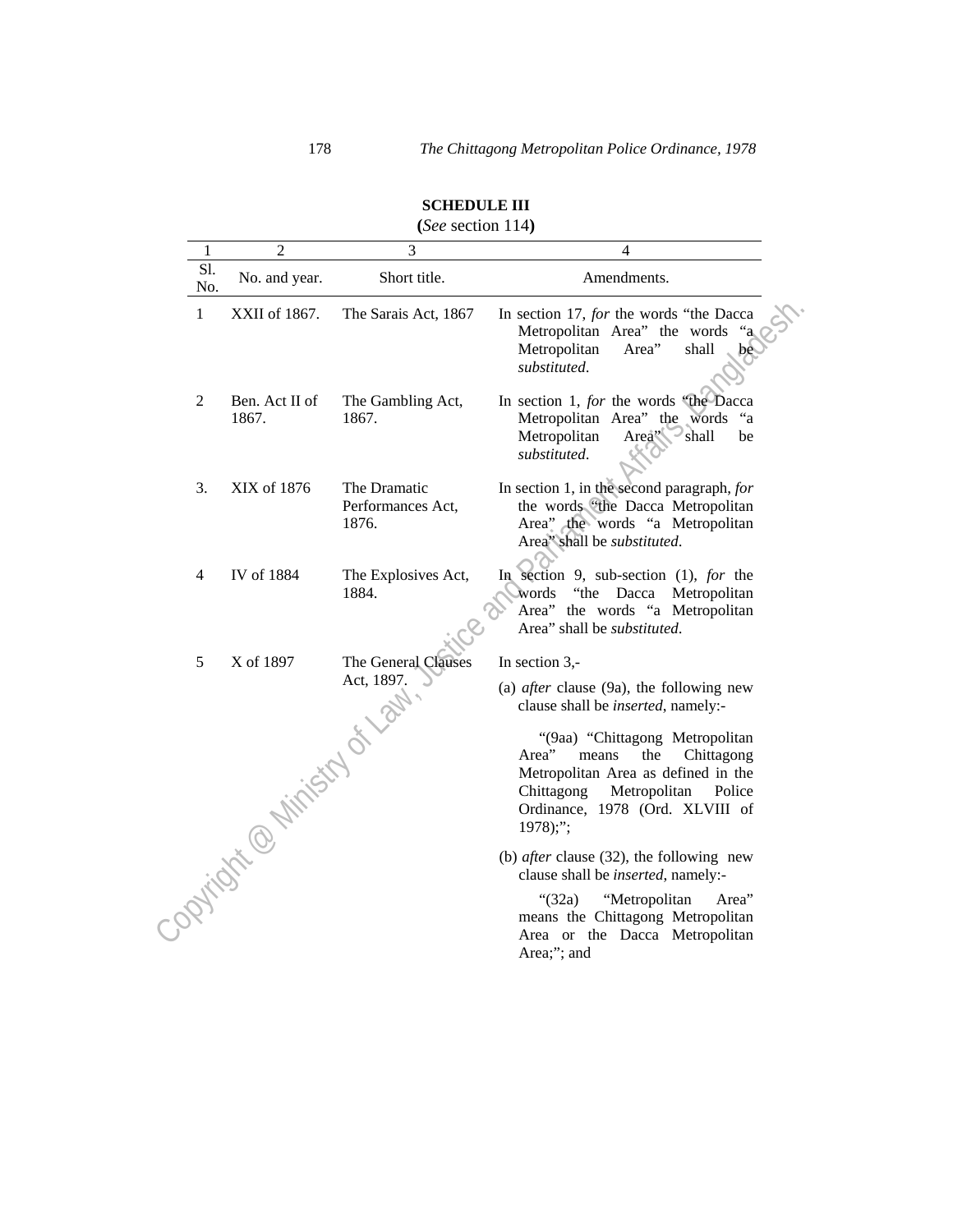| 1                                         | $\overline{2}$ | 3                            | 4                                                                                                                                                                                                                                                                                                                                                                                                                                                                    |
|-------------------------------------------|----------------|------------------------------|----------------------------------------------------------------------------------------------------------------------------------------------------------------------------------------------------------------------------------------------------------------------------------------------------------------------------------------------------------------------------------------------------------------------------------------------------------------------|
| Sl.<br>No.                                | No. and year.  | Short title.                 | Amendments.                                                                                                                                                                                                                                                                                                                                                                                                                                                          |
|                                           |                |                              | (c) for clause $(39a)$ the following shall be<br>substituted, namely:-                                                                                                                                                                                                                                                                                                                                                                                               |
|                                           |                |                              | Commissioner"<br>" $(39a)$<br>"Police"<br>Police<br>Commissioner<br>the<br>means<br>under<br>the<br>appointed<br>Dacca<br>Metropolitan Police Ordinance, 1976<br>(Ord. III of 1976), or the Chittagong<br>Metropolitan Police Ordinance, 1978<br>(Ord. XLVIII of 1978), and includes an<br>Additional Police Commissioner, a<br>Deputy Police Commissioner and an<br>Assistant<br>Police<br>Commissioner<br>under<br>of<br>appointed<br>those<br>any<br>Ordinances;" |
| 6<br>- option is a ministry of law. Visit | Act<br>V<br>of | The Code of                  | 1. In section 83,-                                                                                                                                                                                                                                                                                                                                                                                                                                                   |
|                                           | 1898.          | Criminal Procedure,<br>1898. | (a) in sub-section $(1)$ , for the words "the<br>Dacca Metropolitan Area" the words<br>"a Metropolitan Area"<br>shall be<br>substituted; and                                                                                                                                                                                                                                                                                                                         |
|                                           |                |                              | (b) in sub-section $(2)$ , <i>after</i> the words<br>"District Superintendent", the words<br>"or Police Commissioner", shall be<br>inserted.                                                                                                                                                                                                                                                                                                                         |
|                                           |                |                              | 2. In section 85, for the words "the Dacca<br>Metropolitan Area" the words "a<br>Metropolitan Area" shall be <i>substituted</i> .                                                                                                                                                                                                                                                                                                                                    |
|                                           |                |                              | 3. In section 129, for the words "the Dacca<br>Metropolitan Area" the words "a<br>Metropolitan Area" shall be <i>substituted</i> .                                                                                                                                                                                                                                                                                                                                   |
|                                           |                |                              | 4. In section 132A, for the words "the<br>Dacca Metropolitan Area" the words "a<br>Metropolitan Area" shall be substituted.                                                                                                                                                                                                                                                                                                                                          |
|                                           |                |                              | 5. In section 144, in sub-section (7), for the<br>words "the Dacca Metropolitan Area"<br>the words "a Metropolitan Area" shall<br>be <i>substituted</i> .                                                                                                                                                                                                                                                                                                            |